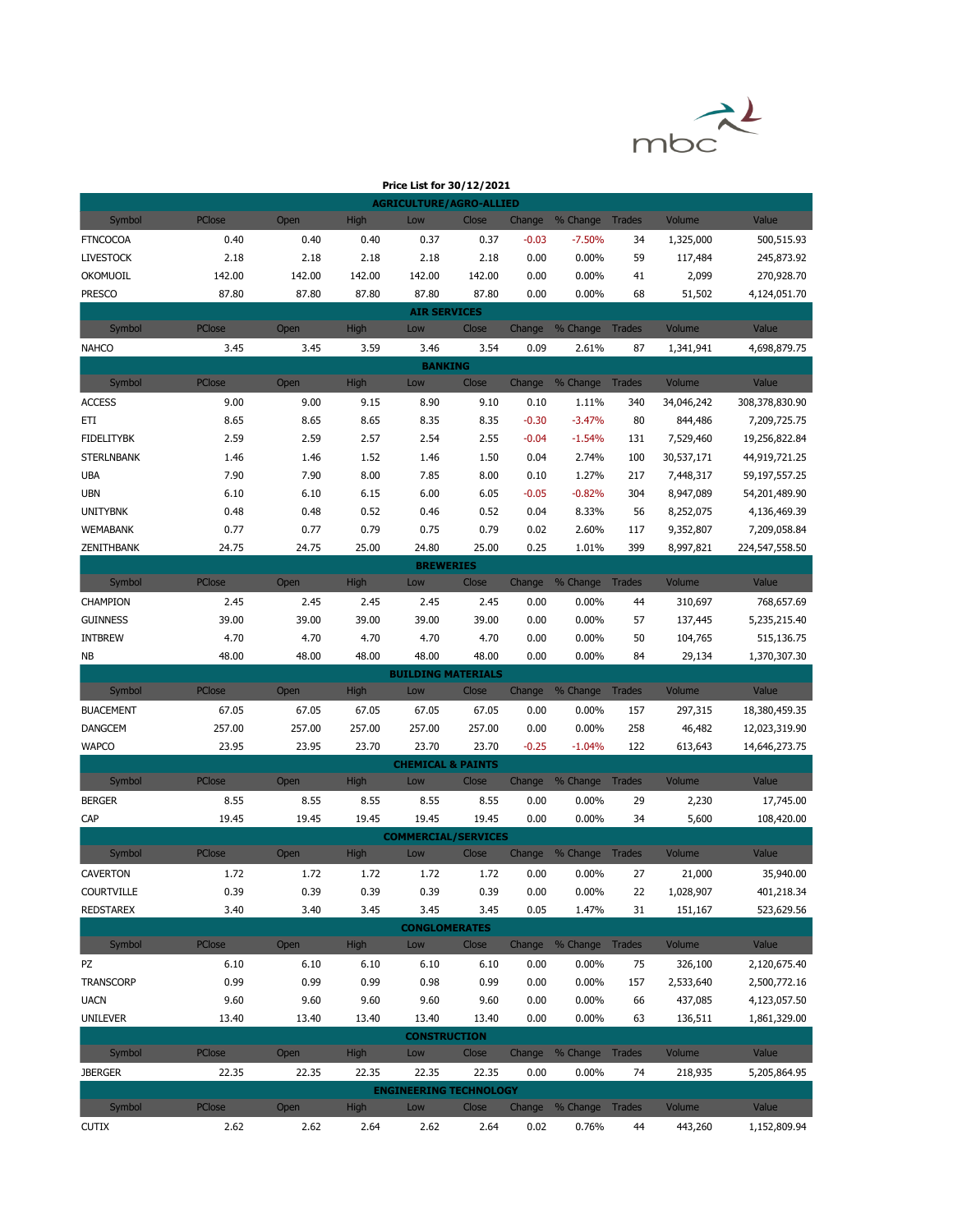| <b>TRIPPLEG</b>             | 0.96           | 0.96         | 0.96                | 0.96                                              | 0.96          | 0.00           | 0.00%                    | 13            | 92,447            | 80,428.89          |
|-----------------------------|----------------|--------------|---------------------|---------------------------------------------------|---------------|----------------|--------------------------|---------------|-------------------|--------------------|
|                             |                |              |                     | <b>FOOD/BEVERAGES &amp; TOBACCO</b>               |               |                |                          |               |                   |                    |
| Symbol                      | PClose         | Open         | <b>High</b>         | Low                                               | Close         | Change         | % Change                 | <b>Trades</b> | Volume            | Value              |
| <b>CADBURY</b>              | 8.80           | 8.80         | 8.80                | 8.80                                              | 8.80          | 0.00           | 0.00%                    | 58            | 3,932             | 34,908.10          |
| <b>DANGSUGAR</b>            | 17.00          | 17.00        | 16.50               | 16.50                                             | 16.50         | $-0.50$        | $-2.94%$                 | 203           | 267,850           | 4,481,555.55       |
| <b>FLOURMILL</b>            | 28.35          | 28.35        | 28.35               | 28.35                                             | 28.35         | 0.00           | 0.00%                    | 109           | 115,698           | 3,331,445.35       |
| <b>HONYFLOUR</b>            | 3.40           | 3.40         | 3.74                | 3.40                                              | 3.40          | 0.00           | 0.00%                    | 98            | 2,557,919         | 9,205,548.65       |
| <b>NASCON</b>               | 13.20          | 13.20        | 13.20               | 13.20                                             | 13.20         | 0.00           | 0.00%                    | 53            | 30,345            | 401,915.00         |
| <b>NESTLE</b>               | 1,415.00       | 1,415.00     | 1,415.00            | 1,415.00                                          | 1,415.00      | 0.00           | 0.00%                    | 99            | 503               | 705,828.00         |
| <b>NNFM</b>                 | 8.00           | 8.00         | 8.00                | 8.00                                              | 8.00          | 0.00           | 0.00%                    | 14            | 59,996            | 431,971.20         |
|                             |                |              |                     | <b>HEALTHCARE</b>                                 |               |                |                          |               |                   |                    |
| Symbol                      | PClose         | Open         | <b>High</b>         | Low                                               | Close         | Change         | % Change                 | <b>Trades</b> | Volume            | Value              |
| <b>FIDSON</b>               | 6.35           | 6.35         | 6.35                | 6.35                                              | 6.35          | 0.00           | 0.00%                    | 50            | 34,822            | 220,238.31         |
| <b>GLAXOSMITH</b>           | 5.95           | 5.95         | 5.95                | 5.95                                              | 5.95          | 0.00           | 0.00%                    | 47            | 158,666           | 933,228.95         |
| MAYBAKER                    | 4.06           | 4.06         | 4.06                | 4.06                                              | 4.06          | 0.00           | 0.00%                    | 62            | 77,011            | 315,457.95         |
| <b>MORISON</b>              | 1.89           | 1.89         | 1.99                | 1.99                                              | 1.99          | 0.10           | 5.29%                    | 8             | 160,580           | 319,575.20         |
| NEIMETH                     | 1.75           | 1.75         | 1.75                | 1.75                                              | 1.75          | 0.00           | 0.00%                    | 39            | 149,837           | 264,162.77         |
| PHARMDEKO                   | 2.20           | 2.20         | 2.20                | 2.20                                              | 2.20          | 0.00           | 0.00%                    | 12            | 523,532           | 1,151,676.40       |
|                             |                |              |                     | <b>HOTEL &amp; TOURISM</b>                        |               |                |                          |               |                   |                    |
| Symbol                      | PClose         | Open         | <b>High</b>         | Low                                               | Close         | Change         | % Change                 | <b>Trades</b> | Volume            | Value              |
| IKEJAHOTEL                  | 1.22           | 1.22         | 1.22                | 1.22                                              | 1.22          | 0.00           | 0.00%                    | 13            | 65,000            | 84,461.00          |
| <b>TRANSCOHOT</b>           | 5.38           | 5.38         | 5.38                | 5.38                                              | 5.38          | 0.00           | 0.00%                    | 8             | 20,749            | 122,419.10         |
|                             |                |              |                     | <b>INDUSTRIAL/DOMESTIC PRODUCTS</b>               |               |                |                          |               |                   |                    |
| Symbol                      | <b>PClose</b>  | Open         | <b>High</b>         | Low                                               | Close         |                | Change % Change          | Trades        | Volume            | Value              |
| <b>ALEX</b>                 | 7.20           | 7.20         | 7.20                | 7.20                                              | 7.20          | 0.00           | 0.00%                    | 7             | 6,000             | 39,000.00          |
| <b>BETAGLAS</b>             | 52.95          | 52.95        | 52.95               | 52.95                                             | 52.95         | 0.00           | 0.00%                    | 19            | 30                | 1,470.00           |
| <b>VITAFOAM</b>             | 22.50          | 22.50        | 22.50               | 22.50                                             | 22.50         | 0.00           | 0.00%                    | 143           | 933,394           | 19,450,132.55      |
|                             |                |              |                     | <b>INFORMATION &amp; COMMUNICATION TECHNOLOGY</b> |               |                |                          |               |                   |                    |
| Symbol                      | <b>PClose</b>  | Open         | <b>High</b>         | Low                                               | Close         | Change         | % Change                 | <b>Trades</b> | Volume            | Value              |
|                             |                |              |                     |                                                   |               |                |                          |               |                   |                    |
| AIRTELAFRI                  | 955.00         | 955.00       | 955.00              | 955.00                                            | 955.00        | 0.00           | 0.00%                    | 27            | 515               | 494,776.80         |
| <b>CHAMS</b>                | 0.21           | 0.21         | 0.22                | 0.20                                              | 0.21          | 0.00           | 0.00%                    | 52            | 5,141,817         | 1,083,504.67       |
| <b>MTNN</b>                 | 182.00         | 182.00       | 182.00              | 182.00                                            | 182.00        | 0.00           | 0.00%                    | 204           | 1,342,118         | 244,021,030.30     |
|                             |                |              |                     | <b>INSURANCE</b>                                  |               |                |                          |               |                   |                    |
| Symbol                      | <b>PClose</b>  | Open         | <b>High</b>         | Low                                               | Close         | Change         | % Change Trades          |               | Volume            | Value              |
| <b>AFRINSURE</b>            | 0.20           | 0.20         | 0.20                | 0.20                                              | 0.20          | 0.00           | 0.00%                    | 8             | 100,000           | 20,000.00          |
| <b>AIICO</b>                | 0.70           | 0.70         | 0.69                | 0.69                                              | 0.69          | $-0.01$        | $-1.43%$                 | 76            | 1,771,829         | 1,225,299.57       |
| <b>CHIPLC</b>               | 0.70           | 0.70         | 0.77                | 0.66                                              | 0.77          | 0.07           | 10.00%                   | 36            | 6,954,341         | 5,204,411.06       |
| <b>CORNERST</b>             | 0.46           | 0.46         | 0.46                | 0.46                                              | 0.46          | 0.00           | 0.00%                    | 13            | 116,020           | 56,944.40          |
| CUSTODIAN                   | 7.80           | 7.80         | 7.80                | 7.80                                              | 7.80          | 0.00           | 0.00%                    | 27            | 9,501             | 69,630.60          |
| <b>GUINEAINS</b>            | 0.20           | 0.20         | 0.20                | 0.20                                              | 0.20          | 0.00           | 0.00%                    | 5             | 10,000            | 2,000.00           |
| LASACO                      | 1.03           | 1.03         | 1.03                | 1.03                                              | 1.03          | 0.00           | 0.00%                    | 38            | 124,249           | 129,756.40         |
| MANSARD                     | 2.23           | 2.23         | 2.23                | 2.23                                              | 2.23          | 0.00           | 0.00%                    | 47            | 97,927            | 223,661.63         |
| <b>MBENEFIT</b>             | 0.31           | 0.31         | 0.34                | 0.31                                              | 0.34          | 0.03           | 9.68%                    | 38            | 13,836,720        | 4,491,077.80       |
| <b>NEM</b>                  | 4.84           | 4.84         | 5.00                | 4.36                                              | 5.00          | 0.16           | 3.31%                    | 46            | 3,950,091         | 18,833,263.96      |
| PRESTIGE                    | 0.51           | 0.51         | 0.51                | 0.51                                              | 0.51          | 0.00           | 0.00%                    | 37            | 27,350            | 12,581.00          |
| <b>REGALINS</b>             | 0.43           | 0.43         | 0.47                | 0.41                                              | 0.47          | 0.04           | 9.30%                    | 21            | 10,467,409        | 4,796,229.92       |
| <b>SOVRENINS</b>            | 0.28           | 0.28         | 0.30                | 0.27                                              | 0.30          | 0.02           | 7.14%                    | 65            | 11,851,735        | 3,483,179.84       |
| UNIVINSURE                  | 0.20           | 0.20         | 0.20                | 0.20                                              | 0.20          | 0.00           | 0.00%                    | 14            | 2,300,000         | 460,000.00         |
| <b>WAPIC</b>                | 0.49           | 0.49         | 0.53                | 0.49                                              | 0.53          | 0.04           | 8.16%                    | 33            | 5,386,947         | 2,717,343.18       |
|                             |                |              |                     | <b>LEASING</b>                                    |               |                |                          |               |                   |                    |
| Symbol                      | <b>PClose</b>  | Open         | <b>High</b>         | Low                                               | Close         | Change         | % Change                 | Trades        | Volume            | Value              |
| <b>CILEASING</b>            | 4.20           | 4.20         | 4.20                | 4.20                                              | 4.20          | 0.00           | 0.00%                    | 19            | 1,307             | 5,479.67           |
|                             |                |              |                     | <b>MARITIME</b>                                   |               |                |                          |               |                   |                    |
| Symbol                      | <b>PClose</b>  | Open         | <b>High</b>         | Low                                               | Close         | Change         | % Change                 | <b>Trades</b> | Volume            | Value              |
| <b>JAPAULGOLD</b>           | 0.37           | 0.37         | 0.38                | 0.36                                              | 0.37          | 0.00           | 0.00%                    | 68            | 3,784,810         | 1,405,997.22       |
|                             |                |              |                     | <b>NATURAL RESOURCES</b>                          |               |                |                          |               |                   |                    |
| Symbol<br><b>MULTIVERSE</b> | PClose<br>0.20 | Open<br>0.20 | <b>High</b><br>0.20 | Low<br>0.20                                       | Close<br>0.20 | Change<br>0.00 | % Change Trades<br>0.00% | 10            | Volume<br>106,500 | Value<br>21,300.00 |